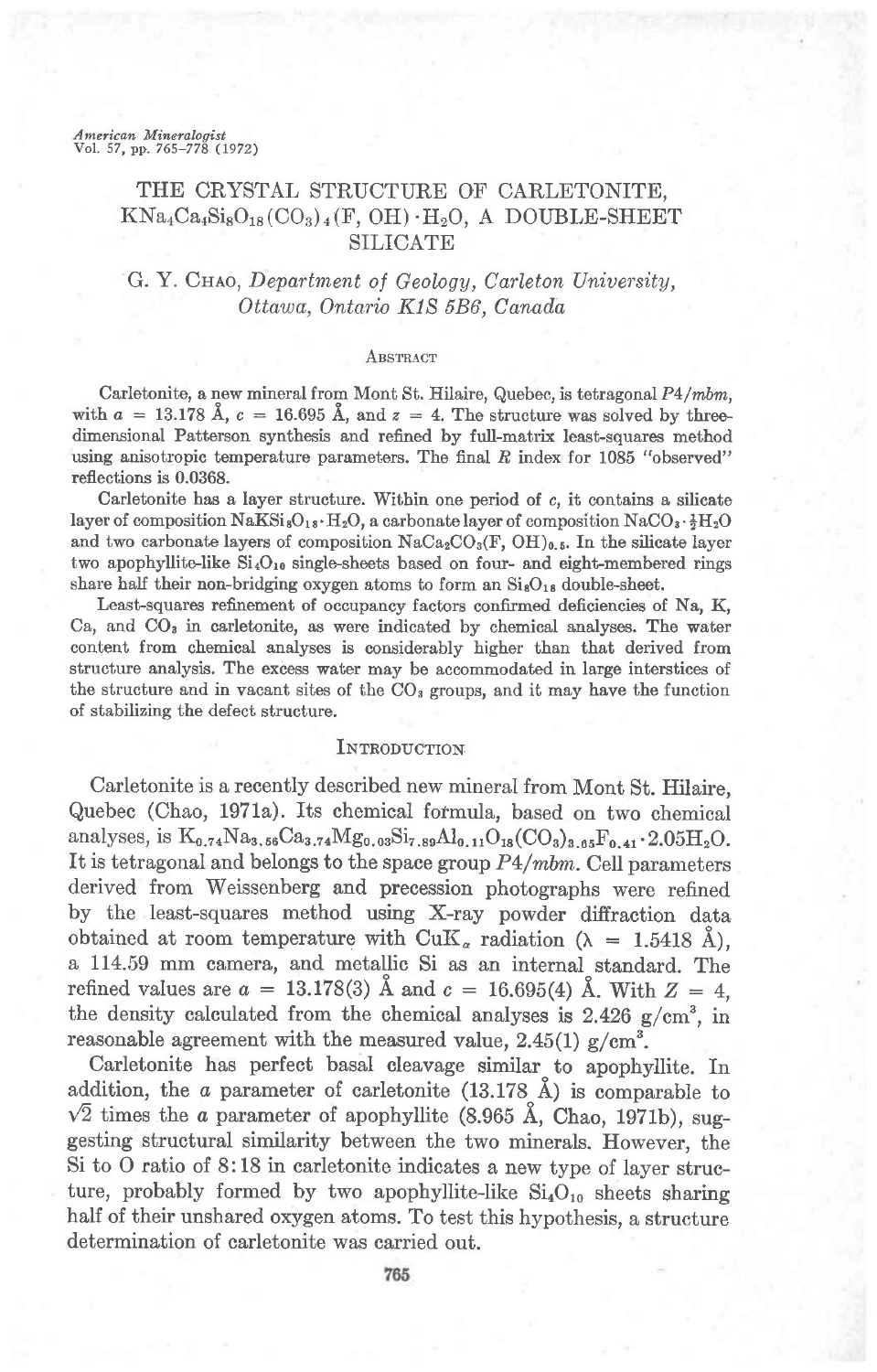## 766 G. Y. CHAO

## EXPERIMENTAL PROCEDURES

Because attempts to prepare spheres from cleavage fragments of carletonite consistently yielded saucer-shaped grains due to the perfect basal cleavage, a small equidimensional fragment approximately  $0.06 \times 0.06 \times 0.06$  mm was used in this study. A manual Supper equi-inclination single-crystal diffractometer with a scintillation counter was employed to collect the X-ray diffraction intensities, using MoK<sub>a</sub> radiation ( $\lambda = 0.7107 \text{ Å}$ ). All reflections with positive hkl up to sin  $\theta = 0.40$ were measured by the fixed-2 $\theta$   $\omega$ -scan method, using scanning speed of 2°/min. Intensities of the symmetry-related  $hkl$  and  $khl$  pairs were averaged. The agreement between  $I(hkl)$  and  $I(khl)$  is within 5 percent, except for some very weak reflections for which the discrepancies are as large as 50 percent. A total of L22O independent reflections were obtained. Of these, 135 reflections have net intensities less than three times the square root of the background intensities and were designated "unobserved." These were arbitrarily assigned half the background intensities. Lorentz and polarization corrections were made in the usual manner. No attempt was made to correct for absorption because the small size of the crystal used  $(\mu r = 0.04).$ 

For subsequent calculations of structure factors, scattering factors of Si<sup>4+</sup>,  ${Al}^{3+}$ ,  $C^{3+}$ ,  $Ca^{2+}$ ,  $Na^+$ ,  $K^+$ ,  $C^{\circ}$ ,  $O^-$ , and  $F^-$  from the *International Tables for X-ray*  $Crystallowapply (1962)$  were used.

### DETERMINATION AND REFINEMENT OF THE STRUCTURE

A three-dimensional Patterson synthesis was used in the solution of the structure. Over ninety percent of the maxima in the Patterson map could be accounted for by three atoms in the general positions and one atom in a special position  $4f$  in the space group  $P4/mbm$ . These were assigned to  $Ca, Si(1), Si(2)$ , and K on the basis of relative peak heights. Three cycles of least-squares refinement of these four atoms reduced the R index from the initial value 0.51 to 0.46. Successive three-dimensional Fourier syntheses were then calculated from the contributions of all atoms already located, each revealing a few more lighter atoms, until all atoms, except  $H_2O(12)$ , were located and identified. The identification of atoms was primarily based on relative peak heights on the Fourier maps and consideration of the interatomic distances and coordination. Six cycles of full-matrix least-squares refinement of all these atoms with individual isotropic temperature factors and full site-occupancy resulted in a  $R$  index 0.070.

A difference synthesis was computed, revealing a maximum of approximately  $5e/\text{\AA}^3$  at  $x = 0.45$ ;  $y = 0.05$ ;  $z = 0$ , at the intersection of two mirror planes. Because the charge balance was aheady satisfied by the rest of the atoms, it was assumed to be a water oxygen,  $H<sub>2</sub>O(12)$ . Its site is only 2.04 Å away from its symmetry-equivalent site about the two-fold axis, and therefore this  $H_2O$  molecule must be assumed to be disordered, occupying only one of the two sites in any one cell.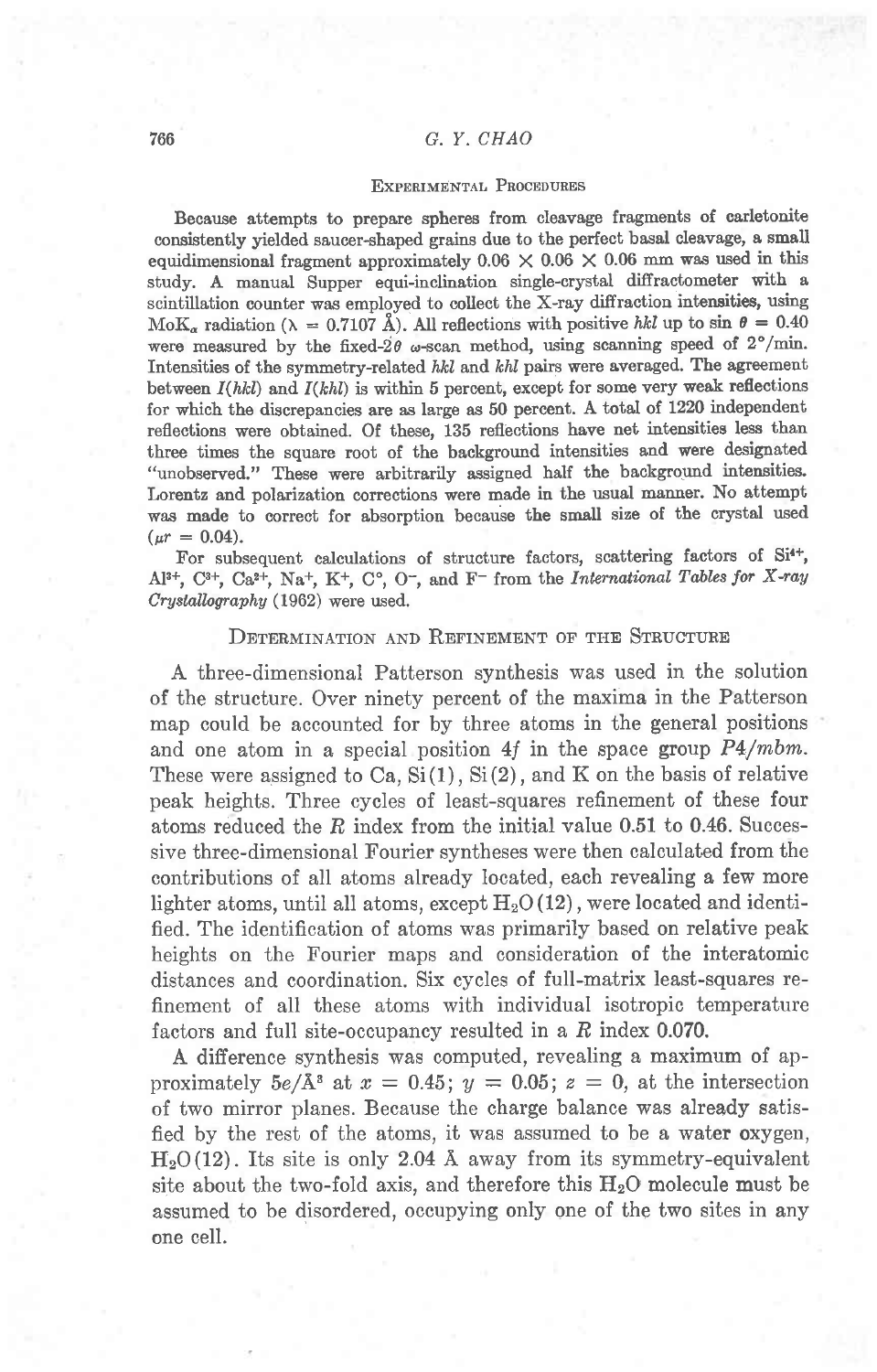Site-occupancy factors were then introduced as least-squares variables, still with isotropic temperature factors for all twenty-two atoms including  $H_2O(12)$ . The scattering factor for F was adjusted to the weighted mean scattering factors of  $0.41$  F<sup>-</sup> and  $0.59$  O<sup>-</sup>. All Al was assigned to Si(2) because all four oxygen atoms are shared in the Si(l) tetrahedron whereas only three are shared in the Si(2) tetrahedron and the mean Si-O distance in the  $Si(2)$  tetrahedron is 0.01 Å larger than that in the  $Si(1)$  tetrahedron. The small amount of Mg, presumably present in substitution for Ca, was ignored. After two cycles of refinement, the  $R$  index fell to 0.056. The introduction of siteoccupancy factors in the least-squares refinement did not affect the positional parameters, but significantly changed the temperature factors.

The refinement was continued using site-occupancy factors and anistropic temperature factors. Due to limitations of the computer available to the author, only eleven atoms were refined at one time; the rest were held unchanged. Eight cycles of refinement reduced  $R$  to 0.050. At this stage of the structure determination bond valences were calculated (Donnay and Allmann, 1970), revealing that the assignment of  $H_2O(11)$  and (F, OH) had to be reversed. After this was corrected another six cycles of least-squares refinement were executed and the  $R$  index rapidly decreased to a final value 0.0368 for 1085 observed reflections and 0.0427 for all l22O reflections. The final shifts of the parameters were all less than 10-6. The coefficients of correlation between the occupancy factor and the principal temperature parameters for all atoms range from 0.397 to 0.772. The final atomic positions, thermal parameters, and occupancy factors are listed in Table 1. The observed and calculated structure factors are given in Table 21. A compilation of some important distances and angles is given in Table 3.

The final occupancy factors for the carbon atoms are considerably larger than 0.9, the expected value calculated from the chemical analysis. This was obviously due to the inexact approximation of the carbon scattering curve by  $C^{3*}$ . It was therefore decided to test the refinement of the structure using the  $C<sup>o</sup>$  scattering curve. After eight more cycles of least-squares refinement the  $R$  index increased slightly from the previous value 0.0427 to 0.0432 for all reflections. The positional parameters for the carbon atoms and all parameters for the

'Table 2 may be ordered as NAPS Document 01771 from National Auxilliary Publications Service of the A.S.I.S., c/o CCM Information Corporation, 866 Third Avenue, New York, N.Y. 10022; remitting in advance \$2.00 for microfiche or \$5O0 for photocopies, in advance, payable to CCMIC-NAPS.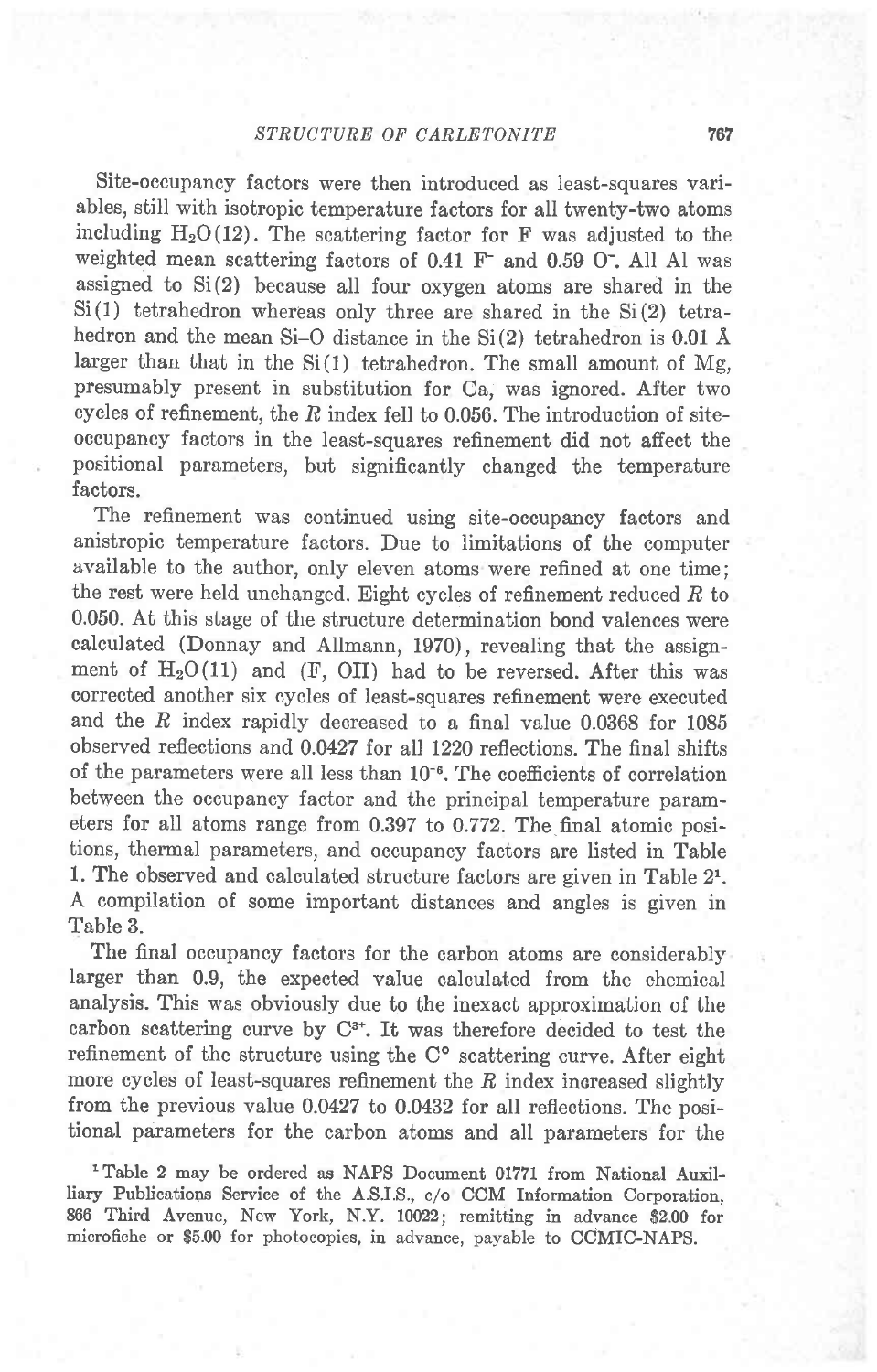TABLE 1 Final e<br>Therms

| atomic fractional coordinates, thermal parameters (x 10 ) and occupancy factors. | mal parameters are in the form: $\exp[-(h^2_{21} + k^2_{22} + k^2_{23} + 2hk_{12} - 2h2hB_{13} + 2kkB_{23})]$ . |                         |
|----------------------------------------------------------------------------------|-----------------------------------------------------------------------------------------------------------------|-------------------------|
|                                                                                  |                                                                                                                 | a.g.d. a in narantheses |
|                                                                                  |                                                                                                                 |                         |
|                                                                                  |                                                                                                                 |                         |
|                                                                                  |                                                                                                                 |                         |
|                                                                                  |                                                                                                                 |                         |
|                                                                                  |                                                                                                                 |                         |
|                                                                                  |                                                                                                                 |                         |
|                                                                                  |                                                                                                                 |                         |

|                                |                      |          |                |               | e.s.d.'s in parentheses |                               |           |              |            |                               |
|--------------------------------|----------------------|----------|----------------|---------------|-------------------------|-------------------------------|-----------|--------------|------------|-------------------------------|
|                                | Occupancy factor     |          |                |               |                         |                               | $B_{33}$  |              |            | $B_{23}$<br>-22(8)            |
| SL(1)                          | 965(6)               | 0731(1)  | 2644(1)        | 4077(1)       | 102(8)                  | 124(8)                        | 80(4)     | (01)82.      | $-12(6)$   |                               |
| $51(2)*$                       | 972(6)               | 2162(1)  | 11.89(1)       | 3077(1)       | .14(8)                  | 105(8)                        | 85(5)     | 21 (10)      | $-4(8)$    | 11(8)                         |
| පී                             | (4)040               | 0604(1)  | 1773(1)        | 1416(0)       | 98(5)                   | 96(5)                         | 73(3)     | $-2(8)$      | $-2(6)$    | $\frac{6}{6}$                 |
|                                | 882(8)               | Y        | $\ddot{\circ}$ | 2962(1)       | 291 (23)                | $\mathbbmss{B}_\mathbbmss{H}$ | 227(10)   |              | Į          |                               |
| Na(1)                          | 923(14)              | ¢        | $\circ$        | , 2754(2)     | 138(34)                 | $E_{\rm H}$                   | .53(15)   | i            | Ī          |                               |
| Na(2)                          | (11) 505             | 1399(3)  | 6399(3)        | 1424(2)       | 247 (29)                | $\mathbb{B}_{11}$             | 179(12)   | 256(27)      | $-130(35)$ |                               |
| Na(3)                          | .925(14)             | 2227(4)  | 2773(4)        | $\circ$       | 221(38)                 | $\mathbb{E}_{11}$             | B1(14)    | $-131(37)$   | Į          |                               |
| C(1)                           | (34)                 | 2127(5)  | 0572(5)        | 0             | 153(39)                 | (71(46)                       | 116(25)   | 38(59)       | į          |                               |
| $\widehat{c}^{\circ}$          | .756(14)             | 2127(4)  | 0572(4)        | o             | $-89(36)$               | $-51(39)$                     | $-25(23)$ | 51(57)       | ł          |                               |
| $(c^{3+}$<br>C(2)              | 1.184(37)            | 1197(7)  | 3803(7)        | 1674(4)       | 257(71)                 | $\mathbb{E}_{11}$             | 180(26)   | $-15(67)$    | 17(68)     | $E_{\text{TS}}$               |
| ်                              | .785(20)             | 1196(7)  | , 3804(7)      | 1674(4)       | $-5(56)$                | $E_{11}$                      | 14(24)    | $-20(60)$    | 27(64)     | $-8$ <sub>13</sub><br>-86(27) |
| ίIJΟ                           | 1.014(10)            | 1475(2)  | 1807(2)        | 3722(2)       | 322(23)                 | 298(22)                       | 183(13)   | 32(33)       | 28(26)     |                               |
| O(2)                           | 1.004(10)            | 2718(2)  | 0308(2)        | 3599(2)       | 246(21)                 | 207(20)                       | 156(12)   | 2(29)        | $-49(26)$  | 13(23)                        |
| O(3)                           | (01)(100             | 1517(2)  | 0783(2)        | 2357(2)       | 158(20)                 | 170(20)                       | 138(12)   | $-8(27)$     | $-12(23)$  | $-8(24)$                      |
| 0(4)                           | .019(15)             | 3072(4)  | 1928(4)        | 2776(2)       | 216(41)                 | $E_{\rm H}$                   | 122(16)   | $-9(41)$     | $-60(47)$  | $\epsilon \tau_{\rm ff}$      |
| D(5)                           | .005(15)             | 1251(5)  | 3749(5)        | 4020(3)       | 234 (42)                | $E_{\rm H}$                   | 177(18)   | $-63(44)$    | 2(52)      | $-B$ <sub>13</sub>            |
| 0(6)                           | 1.025(15)            | 0509(3)  | 2358(3)        | $\frac{1}{2}$ | 275(30)                 | 236(31)                       | 162(18)   | $-69(42)$    | ţ          | $\frac{1}{1}$                 |
| O(7)                           | (01)0/6,             | 2110(2)  | 1046(2)        | 0674(2)       | 216(21)                 | 166(21)                       | 98(11)    | 40(29)       | 1(23)      | $-7(22)$                      |
| (8)0                           | ,984(15)             | 1834(5)  | 3166(5)        | 1360(3)       | 175(43)                 | $B_{11}$                      | 172(18)   | $-91(43)$    | 70(55)     | $\epsilon_{\rm T_{\rm g}}$    |
| (6)0                           | ,969(16)             | (5389)   | 2146(4)        | $\circ$       | L54(33)                 | 449 (38)                      | 86(17)    | 45(48)       | I          | $\mathbf{I}$                  |
| 0(10)                          | (01) 13 <sub>°</sub> | 0306(2)  | 3497(2)        | 1825(2)       | 146(24)                 | 136(30)                       | 201(14)   | $-20(29)$    | 52(26)     | $-71(27)$                     |
| $\mathrm{H}_2\mathrm{O}(11)$   | .791(23)             | $\circ$  | $\circ$        | 4157(6)       | 596(114)                | $B_{11}$                      | 298 (44)  | $\mathbf{I}$ |            |                               |
| $\texttt{H}_{2}\texttt{O}(12)$ | .554(29)             | 4452(30) | 0548 (30)      | $\circ$       | 242 (329)               |                               | 161)646   | $-953(355)$  |            |                               |
|                                | .001(18)             | $\circ$  | $\circ$        | 1179(3)       | 164(50)                 | $B_{11}$                      | L49(22)   | Į            |            |                               |
|                                |                      |          |                |               |                         |                               |           |              |            |                               |

\*  $SL(2) = (51, 972, \frac{\text{Al}}{2028})$ ,  $\mathbb{F} = (\mathbb{F}_0, 41, \frac{\text{OH}}{40}, 59)$ .

 $G. Y. CHAO$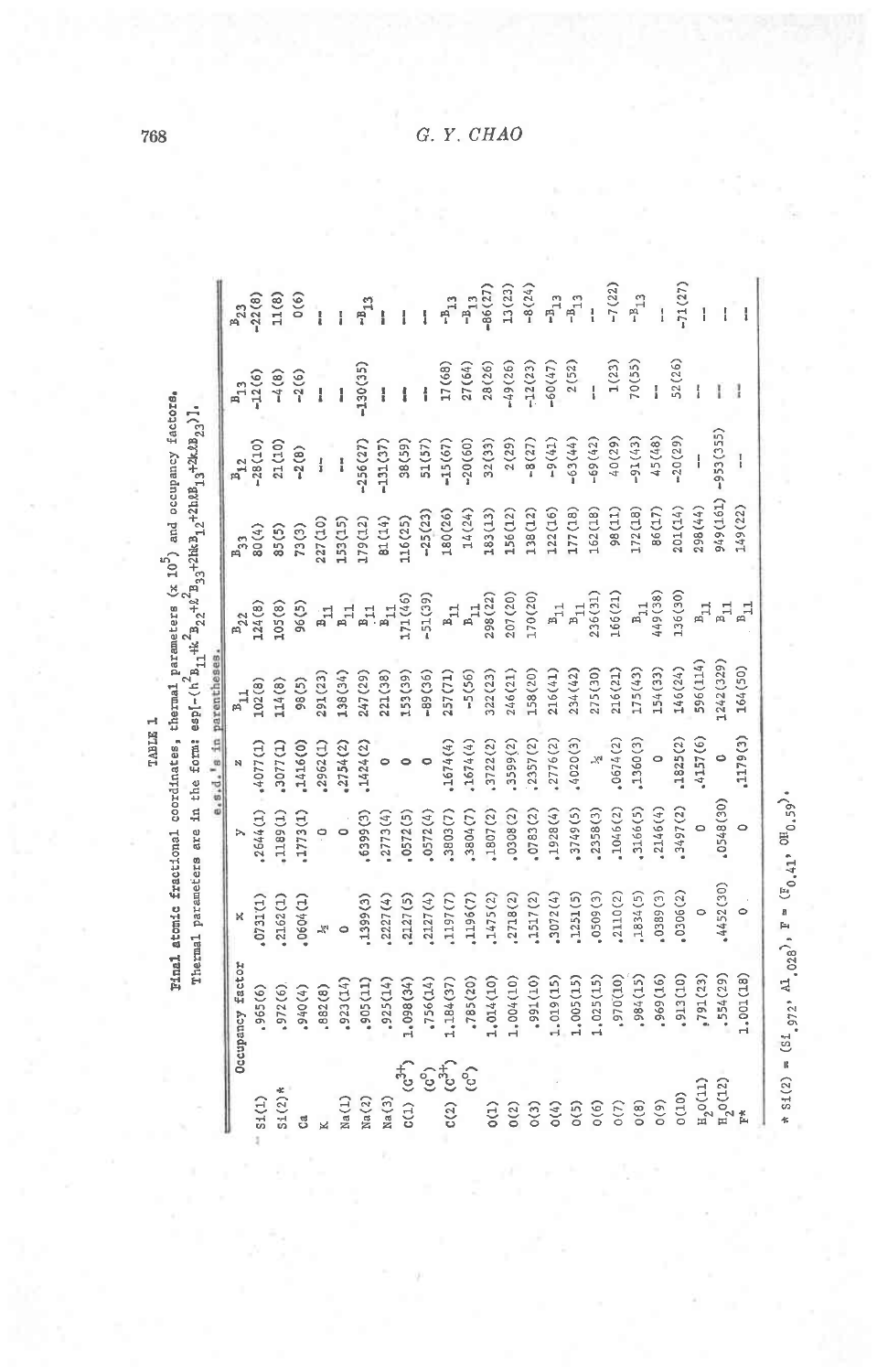#### TABLE 3

| Selected interatomic distances $(A)$ and angles $(0)$ |                         |  |  |
|-------------------------------------------------------|-------------------------|--|--|
|                                                       | (e.s.d. in parentheses) |  |  |

| Si(1) tetrahedron |                                          | Si(2) tetrahedron    |           |
|-------------------|------------------------------------------|----------------------|-----------|
| $Si(1)-O(1)$      | 1.590(3)                                 | $Si(2)-O(1)$         | 1,625(3)  |
| $S_1(1)-O(2)$     | 1,588(3)                                 | $Si(2)-O(2)$         | 1.627(3)  |
| $St(1)-O(5)$      | 1.612(4)                                 | $Si(2)-O(3)$         | 1, 567(3) |
| $SL(1)-O(6)$      | 1.613(3)                                 | $Si(2)-O(4)$         | 1.623(4)  |
| $0(1)-0(2)$       | 2.646(4)                                 | $0(1)-0(2)$          | 2,575(4)  |
| $0(1)-0(5)$       | 2,623(5)                                 | $0(1)-0(3)$          | 2,649(4)  |
| $0(1)-0(6)$       | 2.589(4)                                 | $0(1)-0(4)$          | 2.636(5)  |
| $0(2)-0(5)$       | 2.561(5)                                 | $0(2)-0(3)$          | 2.683(4)  |
| $0(2)-0(6)$       | 2.619(4)                                 | $0(2)-0(4)$          | 2.581(5)  |
| $0(5)-0(6)$       | 2.645(5)                                 | $0(3)-0(4)$          | 2,640(5)  |
| $0(1)-Si(1)-0(2)$ | 112.8(2)                                 | $0(1)-S_1(2)-0(2)$   | 104,7(2)  |
| 0(1)-Si(1)-0(5)   | 110.0(2)                                 | $0(1)-S1(2)-0(3)$    | 112.2(2)  |
| $0(1)-Si(1)-0(6)$ | 107.9(2)                                 | $0(1)-S1(2)-0(4)$    | 108.4(2)  |
| $0(2)-S1(1)-0(5)$ | 106.3(2)                                 | $0(2)-Si(2)-0(3)$    | 114.2(2)  |
| $0(2)-Si(1)-0(6)$ | 109.8(2)                                 | $0(2)-Si(2)-0(4)$    | 105.1(2)  |
| $0(5)-S1(1)-0(6)$ | 110.2(2)                                 | $0(3)-Si(2)-0(4)$    | 111.7(2)  |
|                   | $Si(1)-O(1)-Si(2)$<br>$St(2)-O(2)-Si(1)$ | 159.7(2)<br>149.0(2) |           |

| 149.0(2) |
|----------|
| 142.2(2) |
| 139.9(2) |
| 145.6(2) |
|          |

Ca-polyhedron

Ca-0(3) 2.371(3)<br>Ca-0(3)' 2.434(3)<br>Ca-0(7) 2.527(3)<br>Ca-0(7)' 2.541(3)

 $Ca-O(10)$  2.405(3)

K-polyhedron  $K=0(2)$  3.215(3) (4x)<br> $K=0(5)$  2.925(4) (2x)<br> $K=0(10)$  2.773(3) (4x)

 $2.450(5)$ 

 $2.430(5)$ 

 $2.500(4)$ 

 $Ca - O(8)$ 

 $Ca - O(9)$ 

 $Ca-F$ 

#### Na(1)-polyhedron

| $Na(1)-O(3)$    | $2.345(4)$ (4x) |  |
|-----------------|-----------------|--|
| $Na(1)-F$       | 2,630(4)        |  |
| $Na(1)-H2O(11)$ | 2.342(8)        |  |

#### Na(2)-polyhedron

| Na(2)-0(4)    | 2.464(7)         |
|---------------|------------------|
| Na(2)-0(7)    | 2.376(5)<br>(2x) |
| Na(2)-0(10)   | 2.349(5)<br>(2x) |
| № (2)-Н,0(12) | 2.857(48)        |

#### Na(3)-polyhedron

| $Na(3)-O(7)$ | $2.544(6)$ (4x)   |  |
|--------------|-------------------|--|
| $Na(3)-O(8)$ | $2.386(7)$ $(2x)$ |  |
| $Na(3)-O(9)$ | $2.558(6)$ (2x)   |  |

 $C(2)-triangle$  $C(2)-0(8)$  1.298(9)<br> $C(2)-0(10)$  1.266(7) (2x)

 $\begin{array}{cc} 0(&8)-C(2)-0(10)&118.3(2)&(2 \kappa) \\ 0&(10)-C(2)-0(10)^{\dagger}&123.4(2) \end{array}$ 

F-0 approaches

 $0(8)-0(10)$  2.201(6) (2x)<br>0(10)-0(10)' 2.230(4)

### $C(1)-triangle$

| $C(1)-O(7)$<br>$C(1)-O(9)$             | $1.288(7)$ (2x)<br>1.268(7)   |      |
|----------------------------------------|-------------------------------|------|
| $0(7)-0(7)$ '<br>$0(7)-0(9)$           | 2,252(4)<br>$2.202(5)$ $(2x)$ |      |
| $0(7)-C(1)-0(7)$ '<br>$0(7)-C(1)-0(9)$ | 122.0(2)<br>119.0(2)          | (2x) |

### $H<sub>2</sub>0-0$  approaches

| $H_2O(11)-H_2O(11)$ <sup>'</sup> 2.815 |           | $F - O(3)$ | 2,988(4x) |  |
|----------------------------------------|-----------|------------|-----------|--|
| $\overline{H}_2O(11)-O(1)$             | 3.158(4x) | $F - O(7)$ | 3.215(4x) |  |
| $H_2O(12)-O(9)$                        | 3,280(4x) |            |           |  |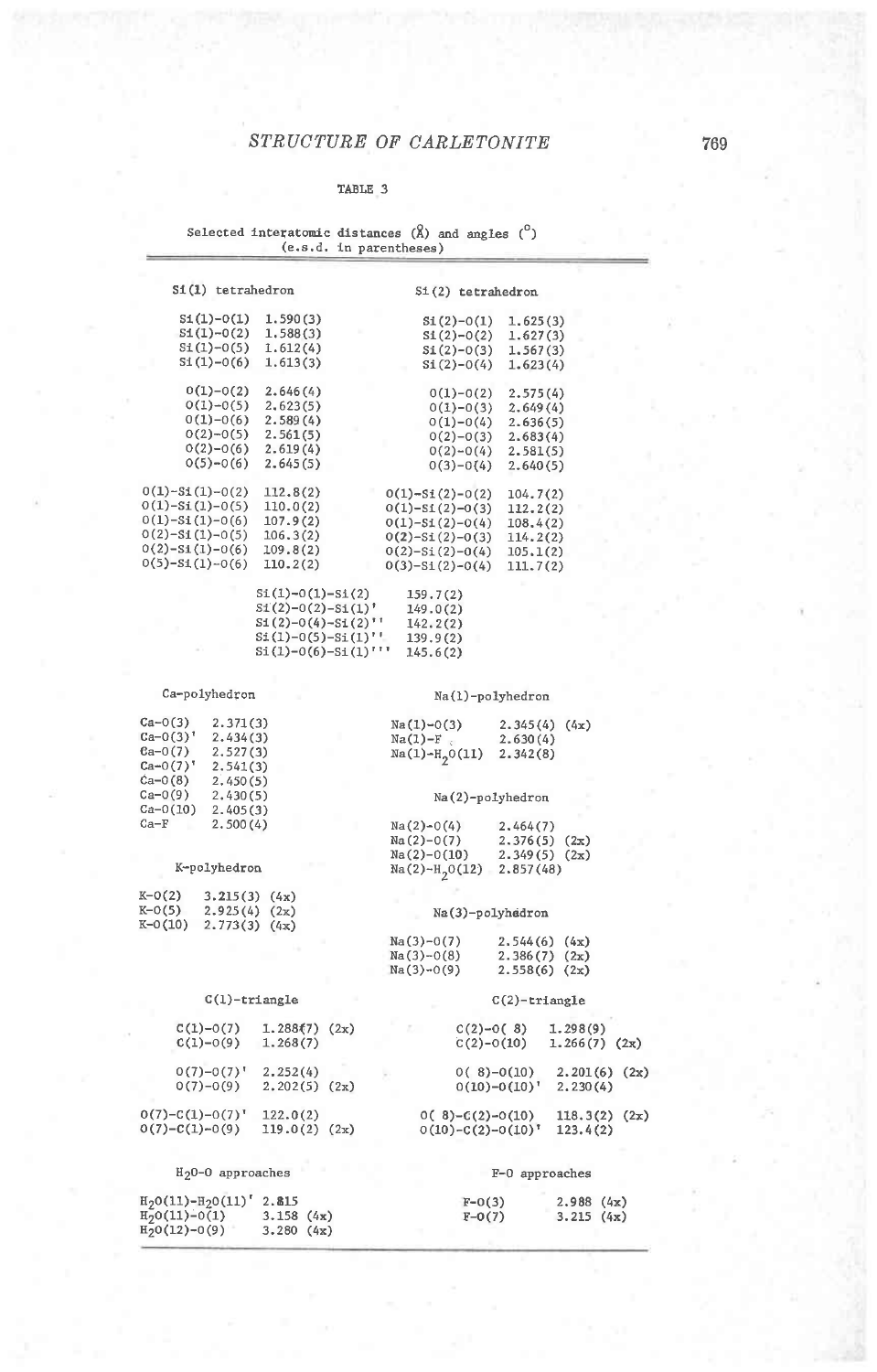other twenty atoms remain essentially unchanged with differences less than a fraction of the corresponding estimated standard deviations. However, the thermal perameters and the occupancy factors for the carbon atoms were drastically changed (Table 1) ; the new occupancy factors were much smaller than the expected value 0.9; and the principal thermal parameters became negative. These results suggest that the scattering curves of  $C^*$  or  $C^{2*}$  are probably more realistic for carbon atoms in carbonates, but no attempt was made to refine the structure using the  $C^*$  or  $C^{2*}$  curves.

# DESCRIPTION AND DISCUSSION OF THE STRUCTURE

carletonite is a phyllosilicate (Figs. 1 and 2). within one period along c, it contains a silicate layer of the composition  $Na(1)KSi_8O_{18}$ .  $H<sub>2</sub>O(11)$  (Fig. 2), a carbonate layer or C(1)-layer of the composition  $Na(3)C(1)O_3 \cdot \frac{1}{2}H_2O(12)$  and two carbonate layers or C(2)-layers of the composition  $Na(2)Ca_2C(2)O_3(F, OH)_{0.5}$  (Figs. 1 and 3).



FIG. 1. The crystal structure of carletonite projected on (100) showing, from top to bottom, the double-sheet silicate layer, the  $C(2)$ -layer and the  $C(1)$ laver.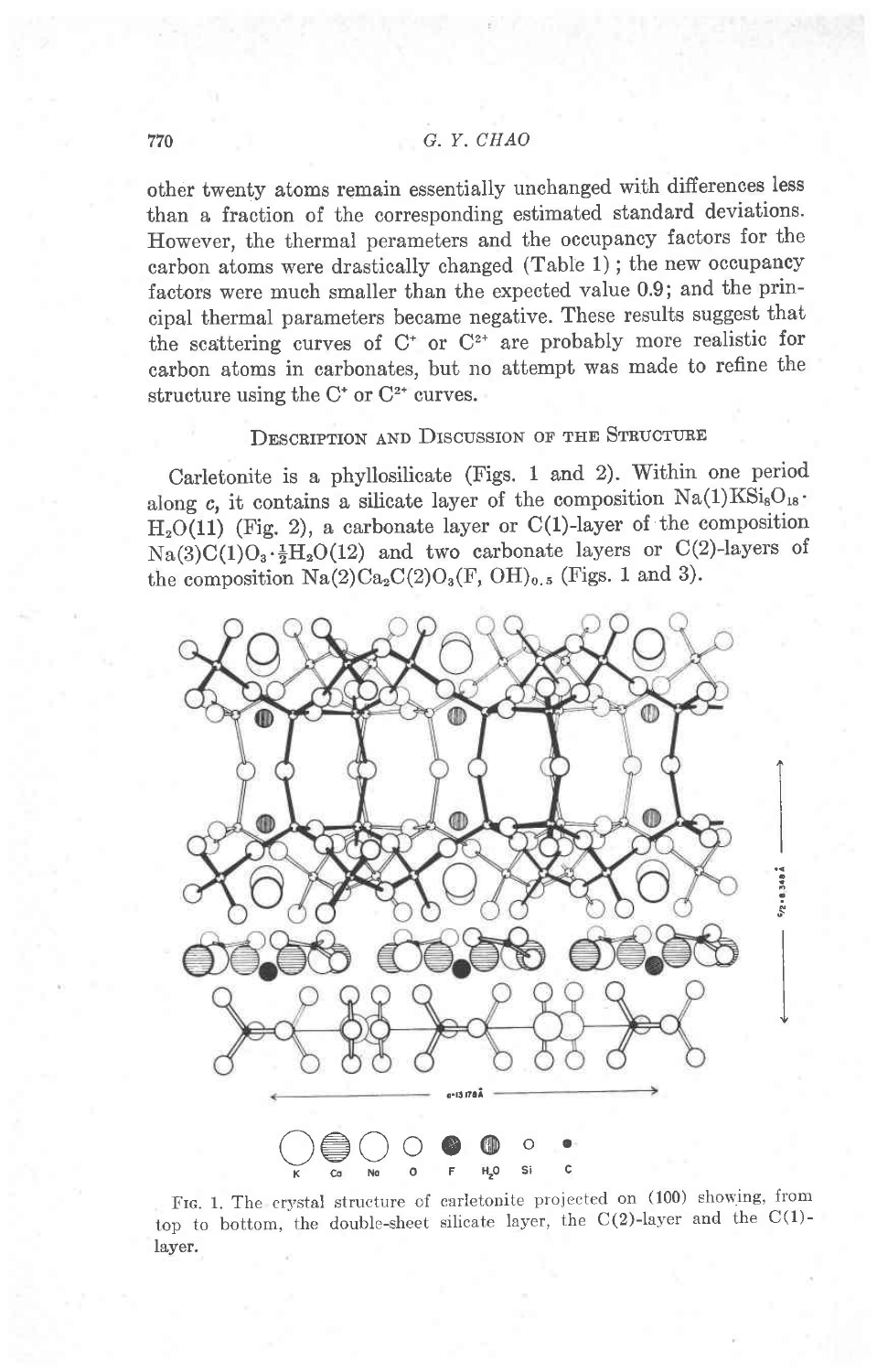## STRUCTURE OF CARLETONITE



FIG. 2. The lower half of the SisO<sub>18</sub> double-sheet of carletonite projected on  $(001)$ . It is linked to the upper half, its mirror equivalent, by  $O<sub>6</sub>$ .

In the silicate layer there are two independent Si tetrahedra sharing O(1) and O(2) to form eight-membered rings about the four-fold axes of symmetry. Within one eight-membered ring, the apical oxygen atoms  $(O(3)$  and  $O(6))$  in alternate tetrahedra point in opposite directions. Each eight-membered ring is linked laterally by four-membered rings to four adjacent eight-membered rings across the diagonal mirror planes, resulting in a continuous single sheet. Each single-sheet is cross-linked, by sharing 0(6) atoms, to another sheet across the horizontal mirror plane at  $z = \frac{1}{2}$  to form a double-sheet of the composition  $Si_8O_{18}$ . Both Si tetrahedra are slightly distorted. In the Si(1) tetrahedron there are two short Si-O distances, 1.588 A and 1.590 A, within the

77r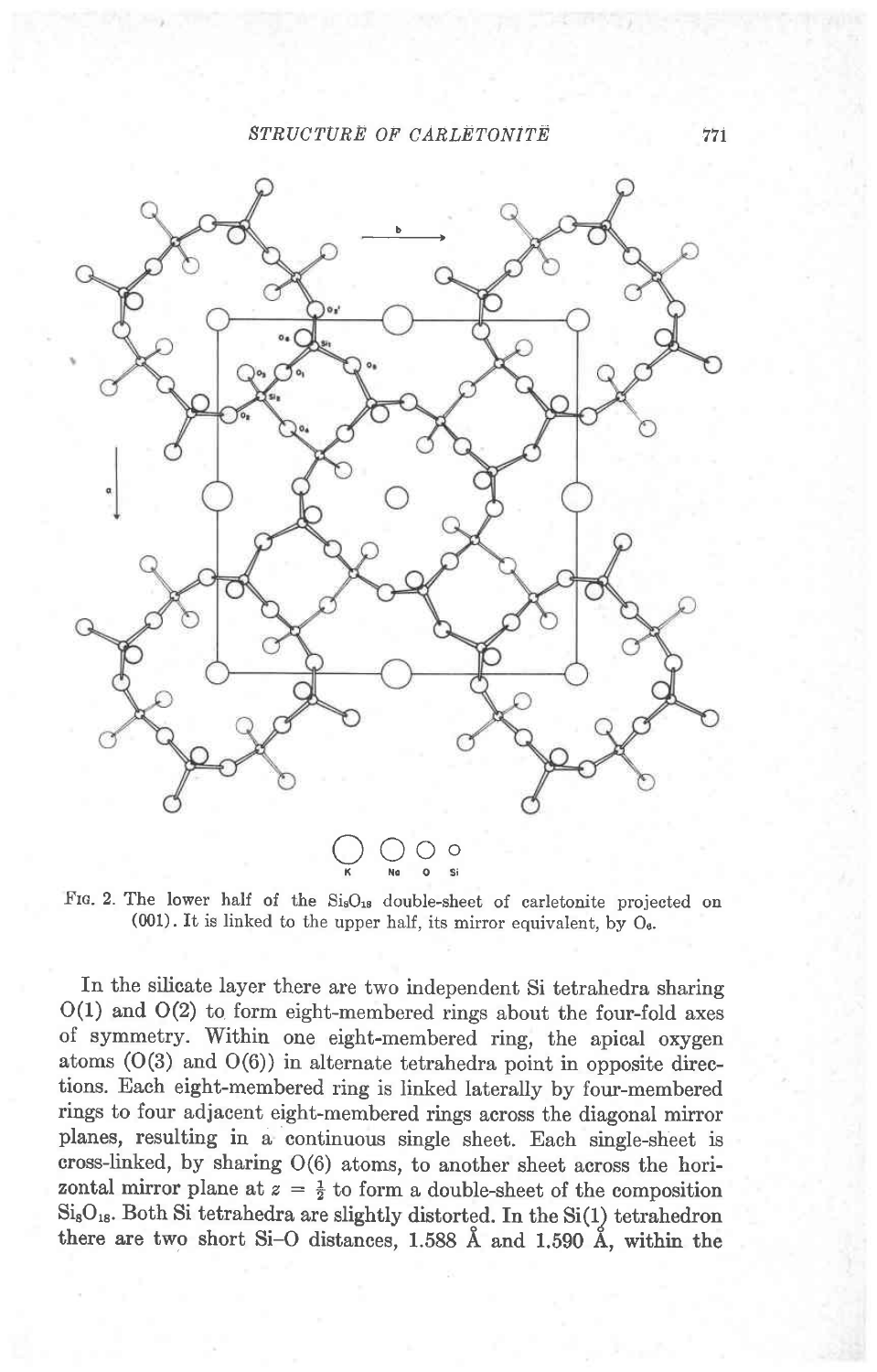eight-membered ring, and two longer distances, 1.612 and 1.613 A, outside the eight-membered ring.  $Si(2)$  is approximately equi-distant to three shared oxygen atoms at  $1.625$  Å, but is considerably closer, 1.567 A, to the fourth, O(3) atom, which is not shared. The short  $Si(2)-O(3)$  distance and the relatively large  $O(3)-Si(2)-O$  angles (111.7° to 114.2°) suggest the presence of  $p - d \pi$ -bonding (Cruickshank, 1961, and Brown and Gibbs, 1969). The mean  $Si(2)-O$  distance of 1.611 Å is 0.010 Å longer than the mean Si(1)-O distance of 1.601 Å, mainly due to partial substitution of  $Si$  by Al in the  $Si(2)$  tetrahedron.

The excess negative charges in the silicate layer are partically balanced by  $Na(1)$  and K atoms.  $Na(1)$ , on the four-fold axis near the centre of the eight-membered rings, is in six-fold coordination with four  $O(3)$  atoms from the silicate layer, one (F, OH) atom at 2.630 Å



FIG. 3. The carbonate sheets of carletonite projected on  $(001)$ .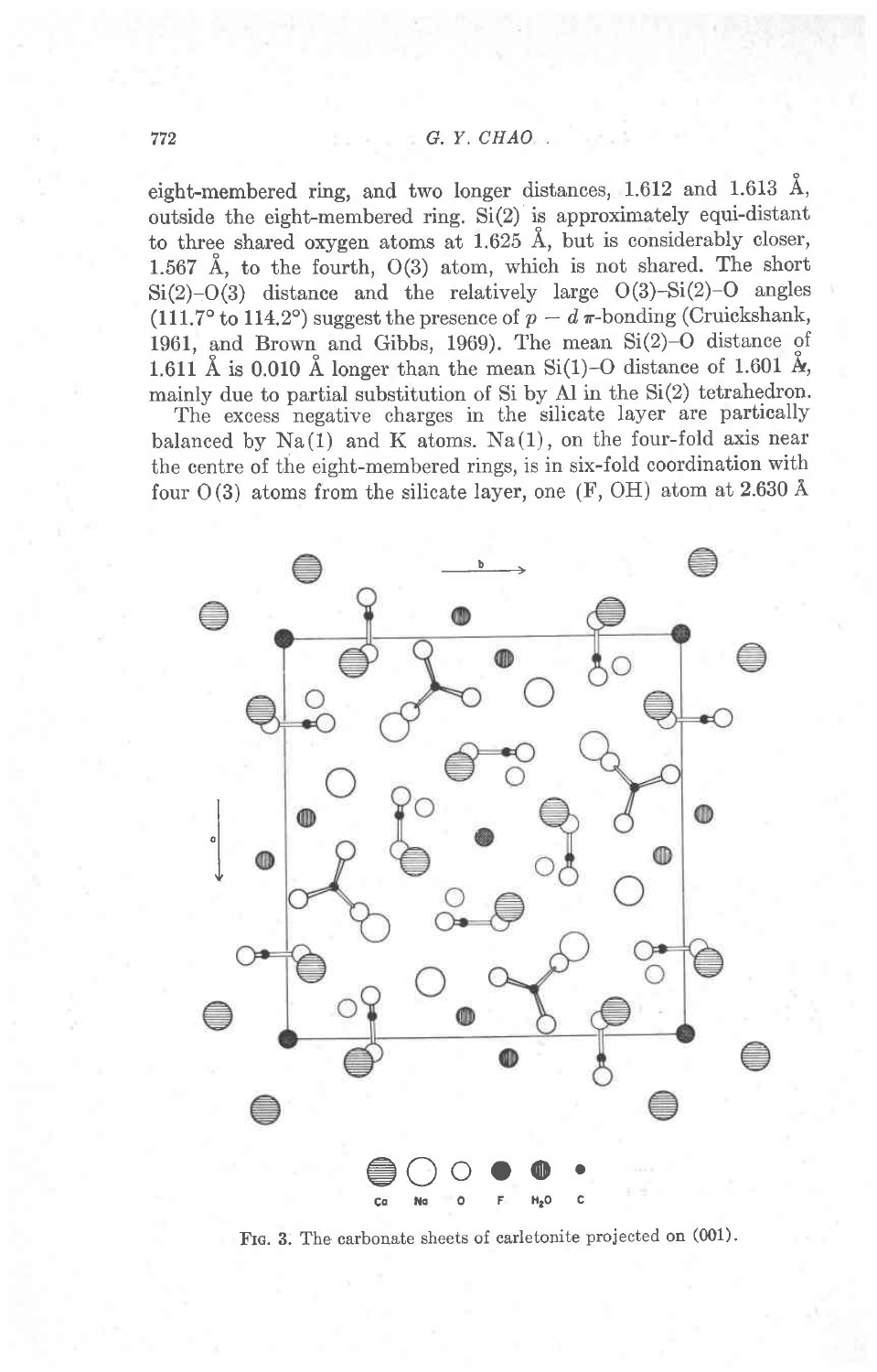directly below it and one  $H_2O(11)$  at 2.342 Å directly above it. Na(1) is displaced from the  $O(3)$  plane by 0.66 Å toward the  $H<sub>2</sub>O(11)$ molecule. K is situated on the two-fold axis at the centre of the irregular hole or highly distorated eight-membered ring. It is coordinated irregularly with ten oxygen atoms at a mean distance of 2.980 Å, six in the silicate layer and four in the  $C(2)$ -layer.

In the  $C(1)$ -layer, the  $C(1)$  atom lies in the horizontal mirror plane at  $z=0$ , at a mean distance of 1.281 Å from three oxygen atoms in a vertical plane. Carbon lies in the plane of the oxygen triangle as evidenced by the sum of  $O-C-O$  angles of  $360.0^\circ$ . Na(3) is irregularly surrounded by eight carbonate oxygen atoms at a mean distance of 2.51 Å, six from the  $C(1)$ -layer, and two from the  $C(2)$ -layers.

The  $C(2)$ -layer lies between the  $C(1)$ -layer and the silicate-layer, on both sides of the mirror plane at  $z = 0$ . It carries excess positive charges and serves the function of linking the  $C(1)$ -layer and the silicate-layer which have excess negative charges. The  $C(2)O<sub>3</sub>$  group is also planar with the sum of the O-C-O angles equal to 860.0". The  $C(2)O<sub>3</sub>$  plane is inclined to (001) at an angle of 20°39'. Na(2) in this layer is bonded to one  $O(4)$  atom from the silicate-layer, two  $O(7)$ atoms from the  $C(1)$ -layer, two  $O(10)$  atoms from the  $C(2)$ -layer, and one  $H<sub>2</sub>O(12)$  molecule. Ca has eight nearest neighbours, one  $(F, OH)$  and two oxygen atoms from the  $C(2)$ -layer, three oxygen atoms from the  $C(1)$ -layer, and two oxygen atoms from the silicatelayer.

The least-squares refinement of the site occupancy factors confirmed the non-stoichiometry of carletonite indicated by the chemical analyses (Table 4) . The low occupancy factors of the silicon atoms are probably due to the inaccuracy of the scattering factor for Si<sup>4+</sup> used in the refinement and are not true indication of deficiency. This view is supported by the fact that the occupancy factors of all the silicate oxygen atoms  $(O(1)-(6)$  in Table 1) are very close to 1.0. Despite the large deviation of occupancy factors of the carbon atoms from the expected values the deficiency of carbon is suggested by the low site-occupancy factors of all the carbonate oxygen atoms  $(O(7)$ -(10), Table 1).

It is interesting to note that the total H<sub>2</sub>O content derived from least-squares refinement is considerably lower than the analytical amount. The excess water indicated by the analysis is probably real and may be accommodated in the vacant sites of the carbonate groups. It may have the function of stabilizing the defect structure.

The H<sub>2</sub>O molecule is not bonded to any atom in the structure. The nearest cation neighbour, Na(2), is 2.857 Å away, a distance significantly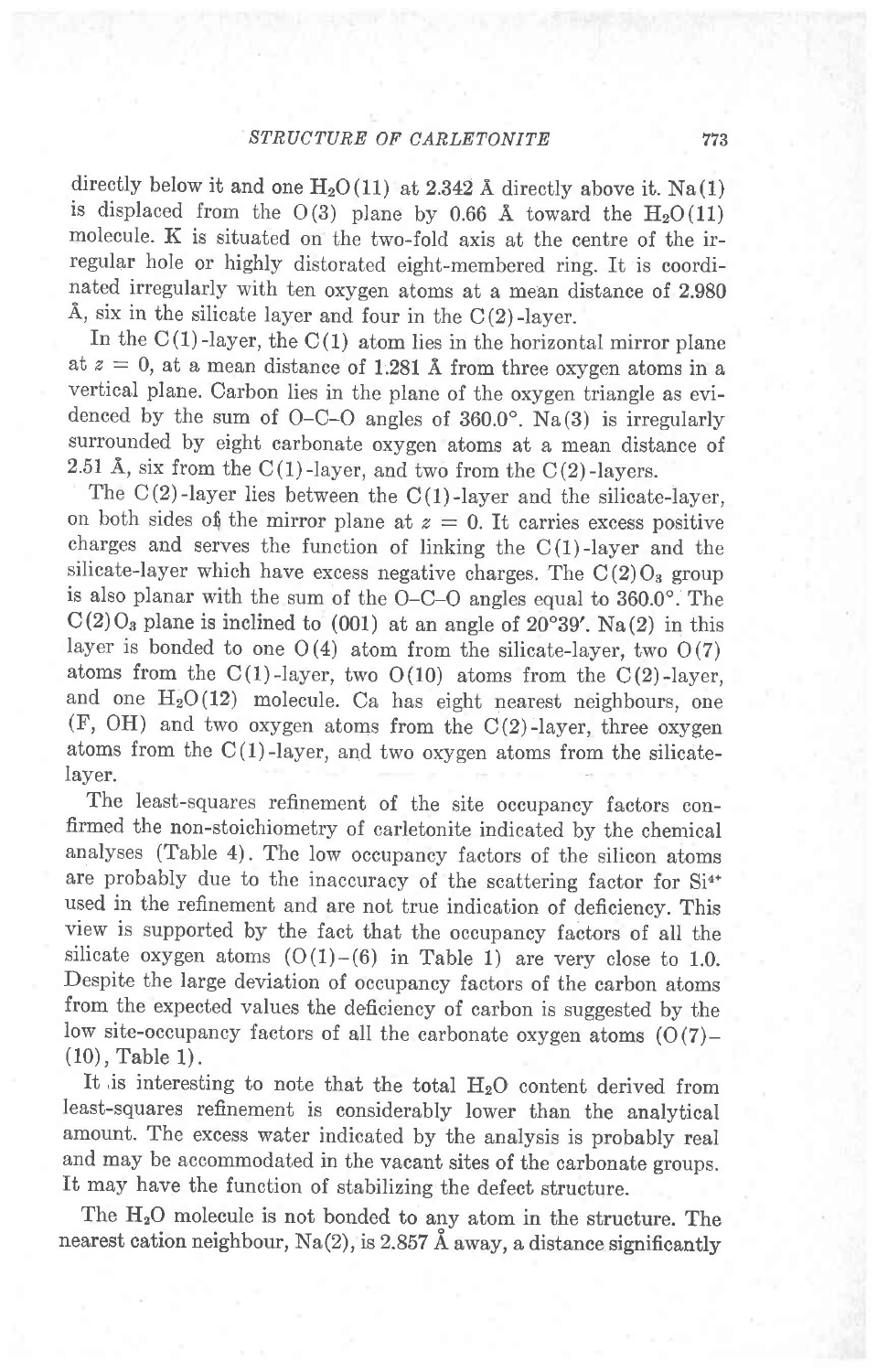## 774 G. Y. CHAO

#### IABTE 4

|       |                  | Formula of Carletonite      |                  |
|-------|------------------|-----------------------------|------------------|
|       |                  | (Oxygen atoms excluded)     |                  |
|       | Occupancy Factor | Number of Atoms per Formula |                  |
|       | L.S. Refinement  | L. S. Refinement            | Chemical Analysi |
|       |                  |                             |                  |
| SL(1) | 0.965(4x)        | 7.748                       | 8.00             |
| SL(2) | 0.972(4x)        |                             |                  |
| Na(1) | 0.923            | 3.658                       | 3.56             |
| Na(2) | 0.905(2x)        |                             |                  |
| Na(3) | 0.925            |                             |                  |
| K     | 0.882            | 0.882                       | 0.74             |

3.760 3.8123  $3.77^{2}$ 3.65

2.O5

0.41

1.640

0.410

1. Calculations based on 8 Si atom per formul

 $0.554$   $\left\{ \begin{array}{c} 0.554 \end{array} \right\}$ 1.001x0.59 (0.sx) J 1.001x0.41

2. Including 0.03 atom of Mg.

0.940 (4x) 1.0e8 (2x)  $1.184$   $(2x)$ 0.791<br>0.554

3. Calculated from occupancy factors of  $0(7-10)$ , assuming 1.0 represents fu1I slte-occupancy.

outside the range 2.25-2.78 Å for Na-O distances given in the International Tables (Vol. 3). The shortest H<sub>2</sub>O(12)-O approach is 3.280 Å, well outside the range 2.49-3.15 Å for O-O distances cited in the International Tables for hydrogen bonds of organic salts containing water. Thus the environment of  $H<sub>2</sub>O(12)$  differs from that of water in zeolites in which  $H_2O$  molecules are either bonded to one divalent cation or to two monovalent cations (Taylor, 1934).  $H<sub>2</sub>O(12)$  is probably not crystalline water but represents a concentration of the excess water trapped in the structure. The ideal chemical formula of

Ca  $C(1)$  $C(2)$  $H_2^0(11)$  $H_{20}(12)$  $OH=H<sub>2</sub>0$ F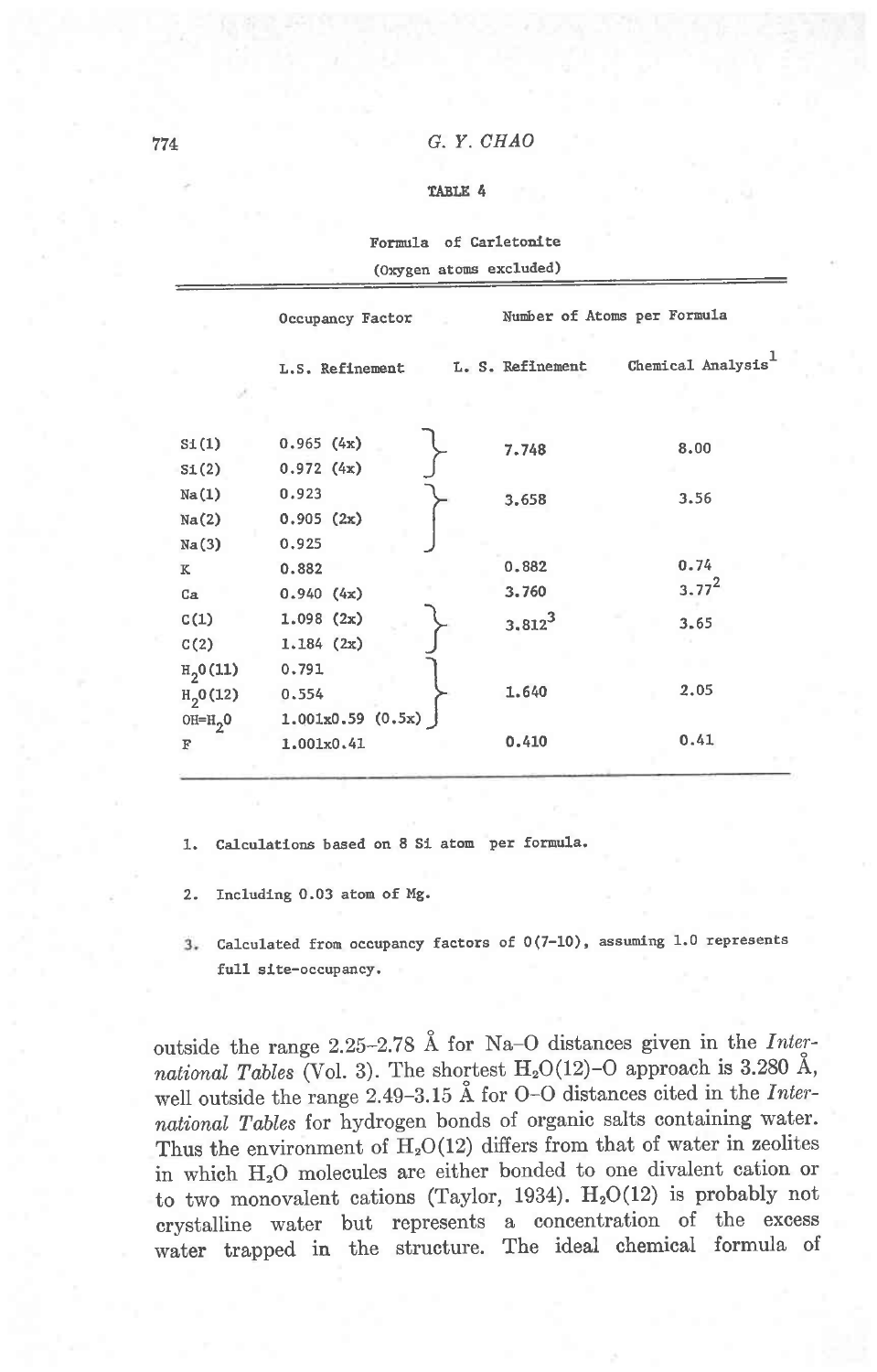775

carletonite should be written as  $KNa_4Ca_4Si_8O_{18}(CO_3)_4(OH, F) \cdot H_2O,$ or  $KNa_4Ca_4Si_8O_{18}(CO_3)_4(OH, F) \cdot (H_2O)_{1+x}$ , with  $x = 0-1.0$ , if the excess water is included.

The connection of the perfect  ${001}$  cleavage of carletonite with the double-sheet structure is obvious. The good {100} cleavage is presumably produced along the distorted eight-membered rings where the breaking of the Si-O bonds is kept at a minimum.

## RELATED STRUCTURES

The  $Si_8O_{18}$  double-sheets in carletonite are structurally intermediate, between the tetragonal  $Si<sub>4</sub>O<sub>10</sub>$  single-sheet structures, represented. by apophyllite and gillespite  $(BaFeSi<sub>4</sub>O<sub>10</sub>)$ , and the framework structures of the harmotome-phillipsite group of zeolites. Consequently, it bears similarities to all these structures.<br>In both apophyllite (Taylor and Náray-Szabó, 1931; Colville et al.,

1971; Chao, 1971b; and Prince, 1971) and gillespite (Pabst, 1943, and Wainwright, 1969) the SiO<sub>4</sub> tetrahedra share three oxygen atoms to form puckered single-sheets composed of four-membered rings at two different levels linked by distorted eight-membered rings. In both minerals the unshared oxygen atoms of the adjacent rings point in opposite directions, in contrast to the  $Si<sub>4</sub>O<sub>10</sub>$  sheets of micas which are composed of six-membered rings at the same level with all the unshared. oxygen atoms pointing in the same direction. In apophyllite, however,



Frg. 4. Manner of linkage of adjacent rings of  $SiO<sub>*</sub>$  tetrahedra in: (a) apophyllite, sharing a basal oxygen atom,

- (b) gillespite, sharing an apical oxygen atom,
- (c) carletonite, sharing both basal and apical oxygen atoms.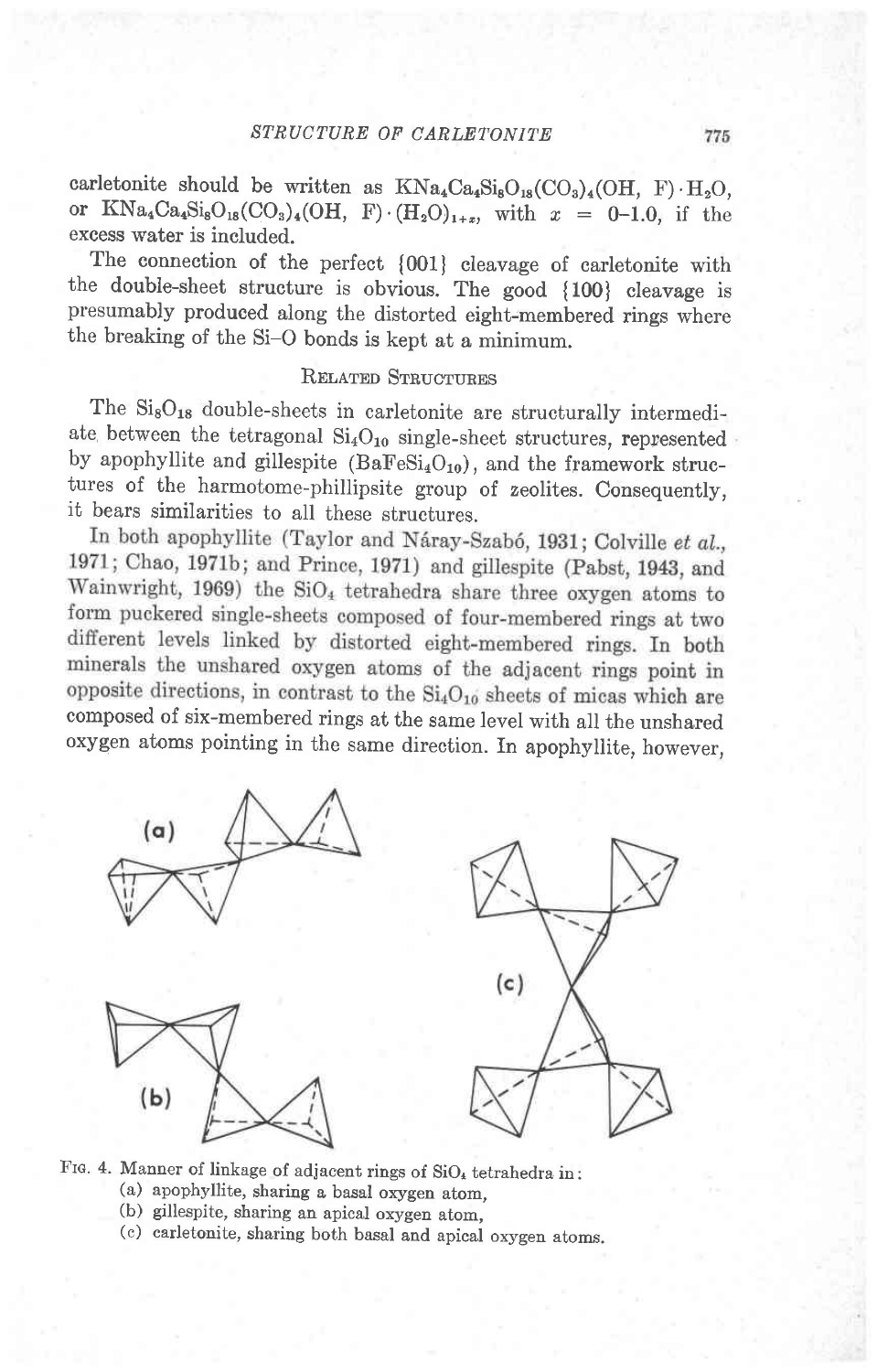

Frc.5. Comparison of the alumino-silicate frameworks in: (a) harmotome, (b) sanidine, and (c) paracelsian, with (d) the double-sheet in carletonite. (Figs. (a), (b), and (c) after Sadanaga  $et$   $al.$  (1961), Fig. 9).

two adjacent rings are linked by a basal oxygen atom (Fig. 4a), whereas in gillespite they are linked by an apical oxygen atom (Fig. 4b). The compounds,  $CaCuSi<sub>4</sub>O<sub>10</sub>$ , (Egyptian blue),  $SrCuSi<sub>4</sub>O<sub>10</sub>$ , and  $BaCuSi<sub>4</sub>O<sub>10</sub>$ , are isostructural with gillespite (Pabst, 1959). Leached gillespite,  $H_{16}(Si_4O_{10})_4$ , also tetragonal in symmetry, has a structure which may be derived from the gillespite structure by removal of Ba and Fe and the balancing of charges by hydrogen atoms (Pabst, 1958). The structure of carletonite is unique in that both apophyllite and gillespite types of linkages of the rings are present (Fig. 4c) ; the adjacent rings within the same single-sheets are linked by a basal oxygen atom and two rings in different single-sheets are linked by an apical oxygen atom.

Macdonaldite,  $BaCa<sub>4</sub>H<sub>2</sub>Si<sub>16</sub>O<sub>88</sub> (8 + x)H<sub>2</sub>O$  (Cannillo and others, 1968) and delhayelite,  $Ca_4(Na_3Ca)K_7(Si_{14}Al_2)O_{38}Cl_2F_4$  (Cannillo and others, 1969) also have structures based on double-sheets of the carletonite type. However, in macdonaldite and delhayelite only one Si tetrahedron within each four-membered ring in a single-sheet is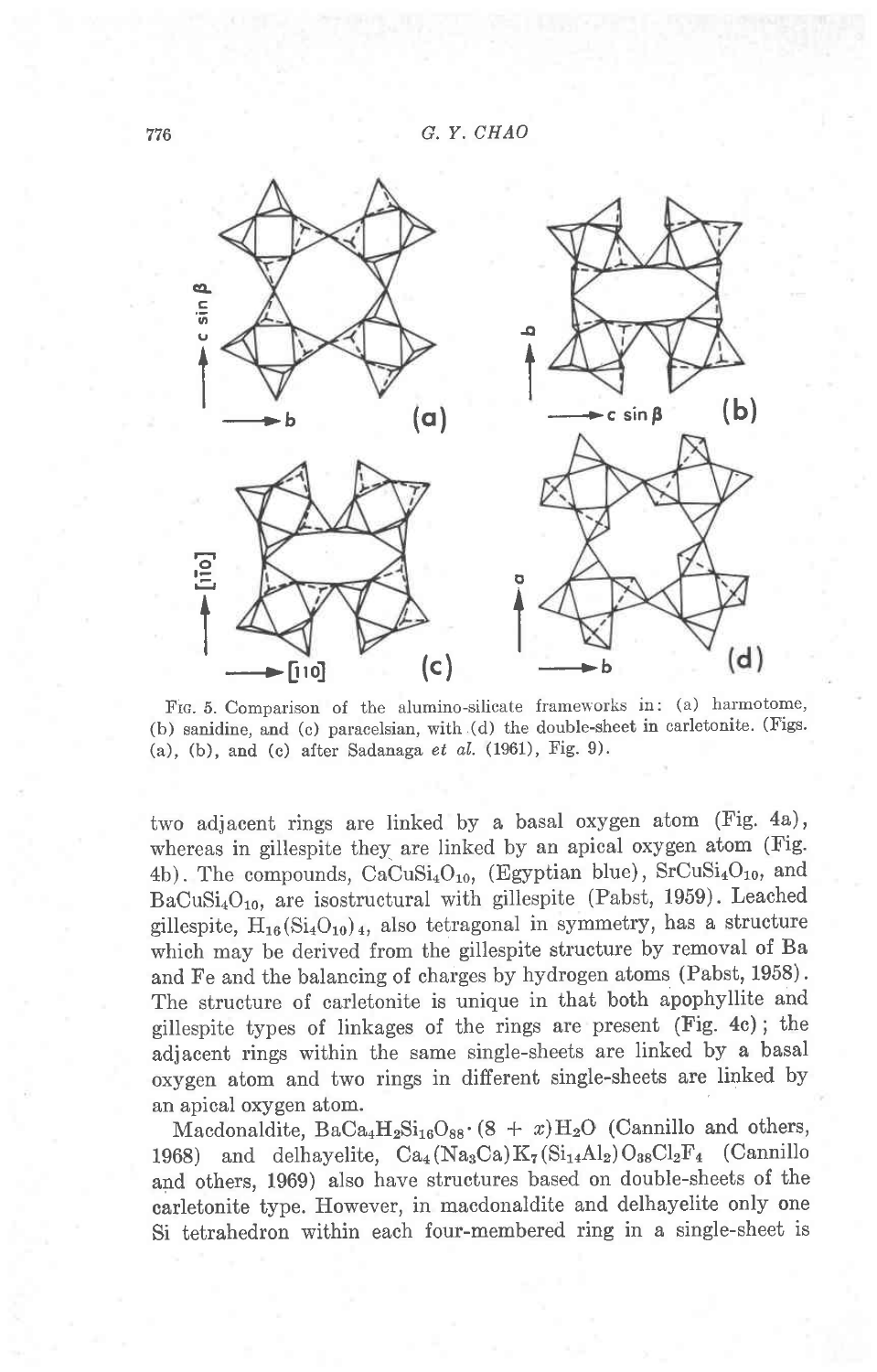shared with the adjacent single-sheet to form a double-sheet of the composition  $(Si, Al)_{8}O_{19}$ .<br>The structures of harmotome (Sadanaga *et al.*, 1961), phillipsite

(Steinfink, 1962), and gismondite (Fischer, 1963) are characterized by four-membered rings of (Si, Al)O<sub>4</sub> tetrahedra, each having two tetrahedra pointing upwards and two downwards. These rings are laterally linked by eight-membered rings (Fig. 5a), resembling those in carletonite (Fig. 5d). The difference lies in that the adjacent sheets in these zeolites are cross-linked to form framework structures whereas in carletonite they form double-sheets which are separated by carbonatelayers. The similarity between carletonite and harmotome-phillipsite zeolites may be extended to the feldspar structure except that in feldspars the eight-membered rings are distorted (Fig. 5b and 5c).

## ACKNOWLEDGMENTS

This work was supported by the National Advisory Committee on Research in the Geological Sciences, under Grant 10-65, and by the National Research Council of Canada, Grant A5113. I wish to thank Dr. Gabrielle Donnay for a critical reading of the manuscript and Dr. G. Rossi for pointing out to me the similarities between the carletonite structure and the structures of macdonaldite and delhayelite. The Computing Center at Carleton University generously provided the computer time.

#### **REFERENCES**

- BROWN, G. E., AND G. V. GIBBS (1969) Oxygen coordination and the Si-O bond. Amer. Mineral. 54, 1528-1539.
- CANNILLO, E., G. ROSSI, AND L. UNGARETTI (1968) The crystal structure of macdonaldite, Rend. Accad. Naz. Lincei, Classe Sci. Mat. Fis. Nat., Ser. VIII, 95, 3gg-414.
- $-$ ,  $\longrightarrow$ ,  $\land$ ND  $\longrightarrow$  (1969) The crystal structure of delhayelite. Rend, Soc. Ital. Mineral. Pet. 26, 3-15.
- CHAO, G. Y. (1971a) Carletonite,  $KNa_4Ca_4Si_8O_{18}(CO_3)_4(F, OH) \cdot H_2O$ , a new mineral from Mount St. Hilaire, Quebec. Amer. Mineral. 56, 1855-1866.
- (1971b) The refinement of the crystal structure of apophyllite, II. Determination of the hydrogen position by X-ray diffraction. Amer. Mineral. 56, L234-1242.
- COLVILLE, A. A., C. P. ANDERSON, AND P. M. BLACK (1971) Refinement of the crystal structure of apophyllite, f. X-ray diffraction and physical properties. Amer. Mineral. 56, 1222-1233.
- CRUICKSHANK, D. W. J. (1961) Role of 3d-orbitals in  $\pi$ -bonds between (a) silicon, phosphorus, sulphur, or chlorine and (b) oxygen or nitrogen. J. Chem. Soc. 1961, 5486-5504.
- DONNAY, G., AND R. ALLMANN (1970) How to recognize  $O^{2-}$ , OH- and H<sub>2</sub>O in crystal structures determined by X-rays. Amer. Mineral. 55, 1003-1015.
- FISCHER, K. (1963) The crystal structure determination of the zeolite gismondite. Amer. Mineral. 48, 664-672.
- PABST, A. (1943) Crystal structure of gillespite, BaFeSi4O<sub>10</sub>. Amer. Mineral. 38, 372-390.